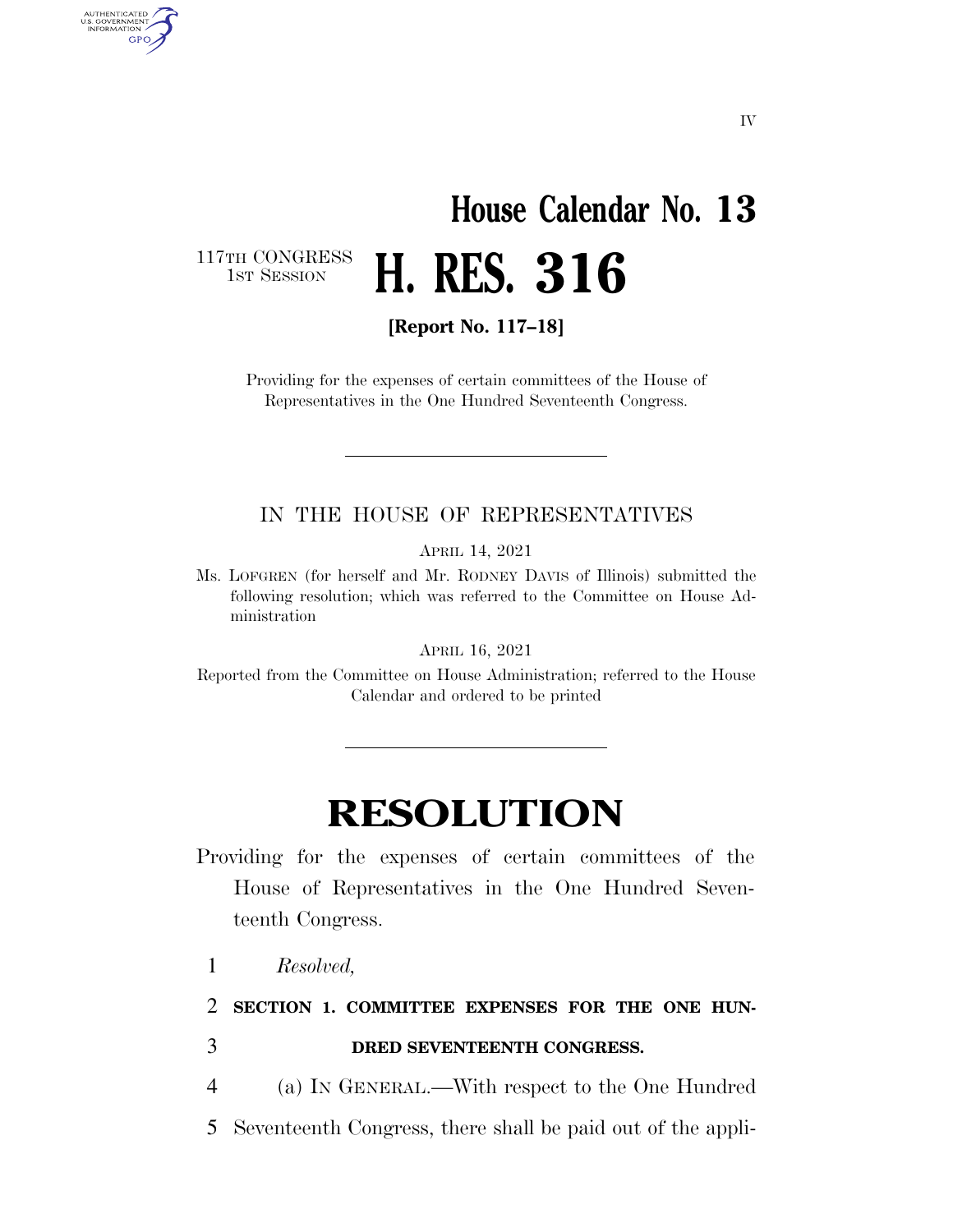cable accounts of the House of Representatives, in accord- ance with this primary expense resolution, not more than the amount specified in subsection (b) for the expenses (including the expenses of all staff salaries) of each com-mittee named in such subsection.

 (b) COMMITTEES AND AMOUNTS.—The committees and amounts referred to in subsection (a) are: Committee on Agriculture, \$12,288,994; Committee on Armed Serv- ices, \$18,155,984; Committee on the Budget, \$10,899,446; Select Committee on the Climate Crisis, \$3,865,000; Committee on Education and Labor, \$15,727,650; Committee on Energy and Commerce, \$22,834,754; Committee on Ethics, \$7,015,392; Com- mittee on Financial Services, \$17,931,756; Committee on Foreign Affairs, \$17,306,860; Committee on Homeland Security, \$16,073,402; Committee on House Administra- tion, \$11,482,401; Permanent Select Committee on Intel- ligence, \$13,086,150; Committee on the Judiciary, \$16,812,230; Select Committee on the Modernization of Congress, \$1,942,500; Committee on Natural Resources, \$14,590,722; Committee on Oversight and Reform, \$27,793,928; Committee on Rules, \$6,854,838; Com- mittee on Science, Space, and Technology, \$11,633,636; Committee on Small Business, \$6,506,110; Committee on Transportation and Infrastructure, \$19,194,346; Com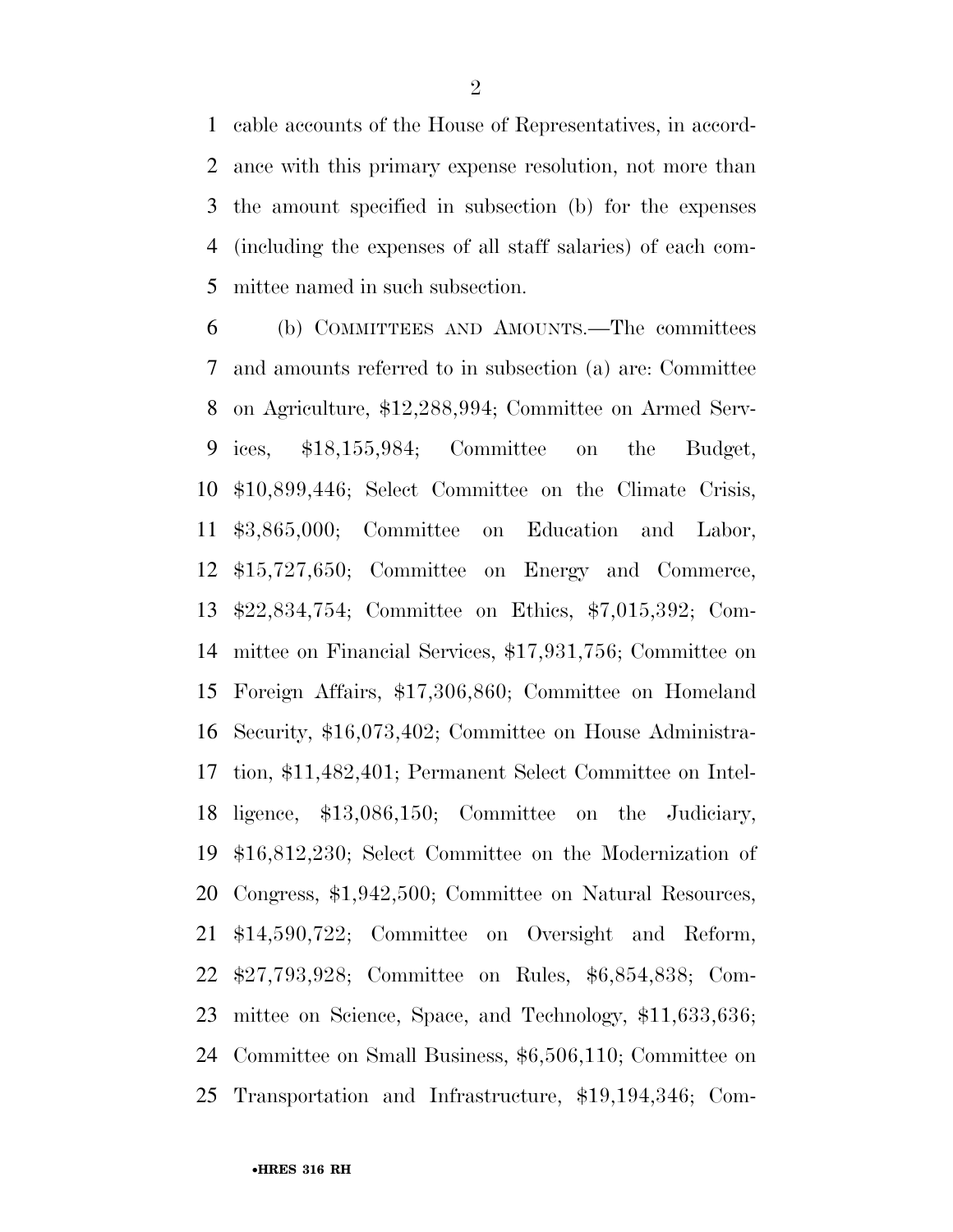mittee on Veterans' Affairs, \$9,583,954; and Committee on Ways and Means, \$19,600,208.

#### **SEC. 2. FIRST SESSION LIMITATIONS.**

 (a) IN GENERAL.—Of the amount provided for in section 1 for each committee named in subsection (b), not more than the amount specified in such subsection shall be available for expenses incurred during the period begin- ning at noon on January 3, 2021, and ending immediately before noon on January 3, 2022.

 (b) COMMITTEES AND AMOUNTS.—The committees and amounts referred to in subsection (a) are: Committee on Agriculture, \$6,144,497; Committee on Armed Serv- ices, \$8,917,992; Committee on the Budget, \$5,449,723; Select Committee on the Climate Crisis, \$1,915,000; Com- mittee on Education and Labor, \$7,863,825; Committee on Energy and Commerce, \$11,417,377; Committee on Ethics, \$3,507,696; Committee on Financial Services, \$8,965,878; Committee on Foreign Affairs, \$8,653,430; Committee on Homeland Security, \$8,036,701; Committee on House Administration, \$5,590,190; Permanent Select Committee on Intelligence, \$6,543,075; Committee on the Judiciary, \$8,406,115; Select Committee on the Mod- ernization of Congress, \$971,250; Committee on Natural Resources, \$7,295,361; Committee on Oversight and Re-form, \$13,896,964; Committee on Rules, \$3,410,369;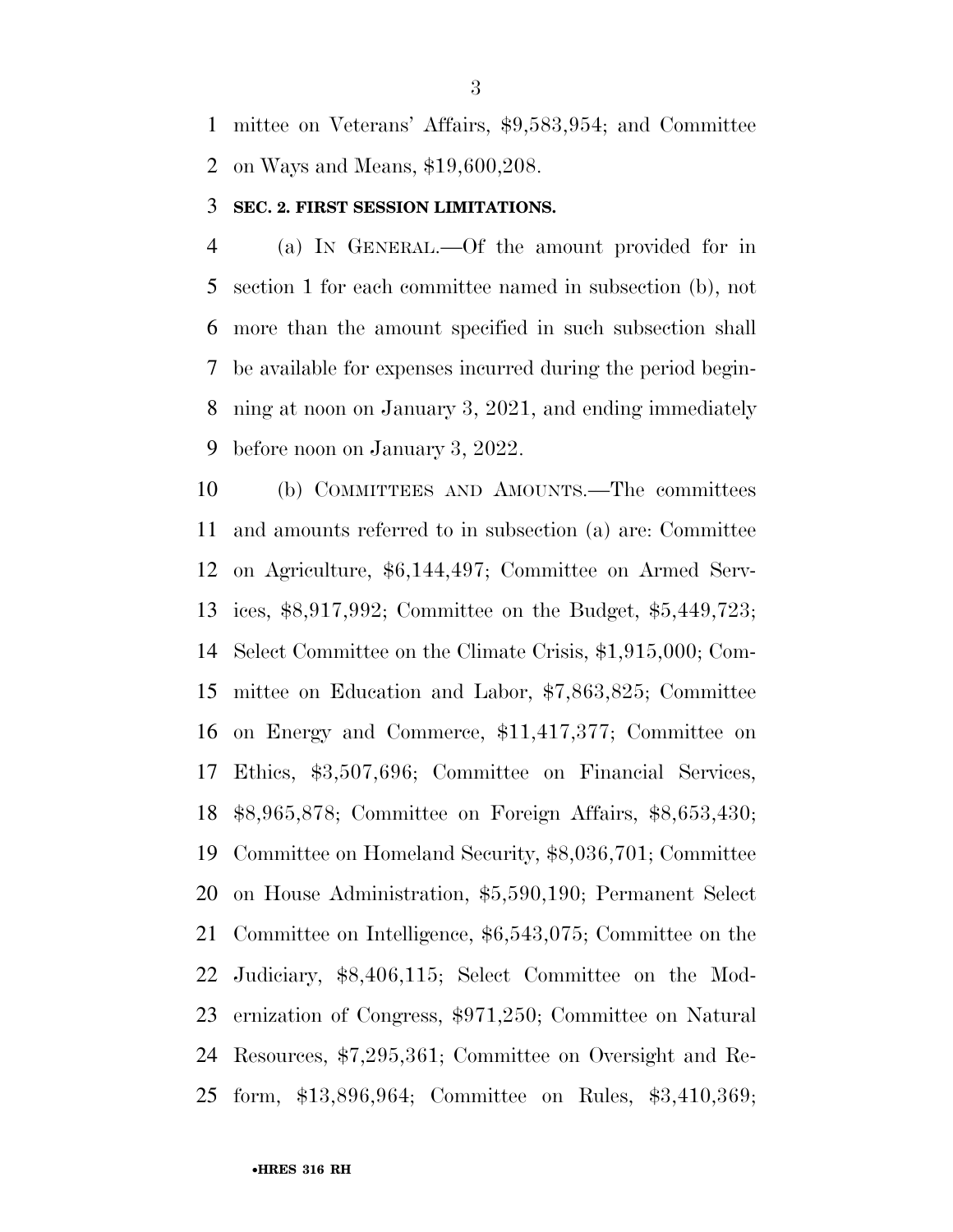Committee on Science, Space, and Technology, \$5,816,818; Committee on Small Business, \$3,253,055; Committee on Transportation and Infrastructure, \$9,597,173; Committee on Veterans' Affairs, \$4,791,977; and Committee on Ways and Means, \$9,800,104.

#### **SEC. 3. SECOND SESSION LIMITATIONS.**

 (a) IN GENERAL.—Of the amount provided for in section 1 for each committee named in subsection (b), not more than the amount specified in such subsection shall be available for expenses incurred during the period begin- ning at noon on January 3, 2022, and ending immediately before noon on January 3, 2023.

 (b) COMMITTEES AND AMOUNTS.—The committees and amounts referred to in subsection (a) are: Committee on Agriculture, \$6,144,497; Committee on Armed Serv- ices, \$9,237,992; Committee on the Budget, \$5,449,723; Select Committee on the Climate Crisis, \$1,950,000; Com- mittee on Education and Labor, \$7,863,825; Committee on Energy and Commerce, \$11,417,377; Committee on Ethics, \$3,507,696; Committee on Financial Services, \$8,965,878; Committee on Foreign Affairs, \$8,653,430; Committee on Homeland Security, \$8,036,701; Committee on House Administration, \$5,892,211; Permanent Select Committee on Intelligence, \$6,543,075; Committee on the Judiciary, \$8,406,115; Select Committee on the Mod-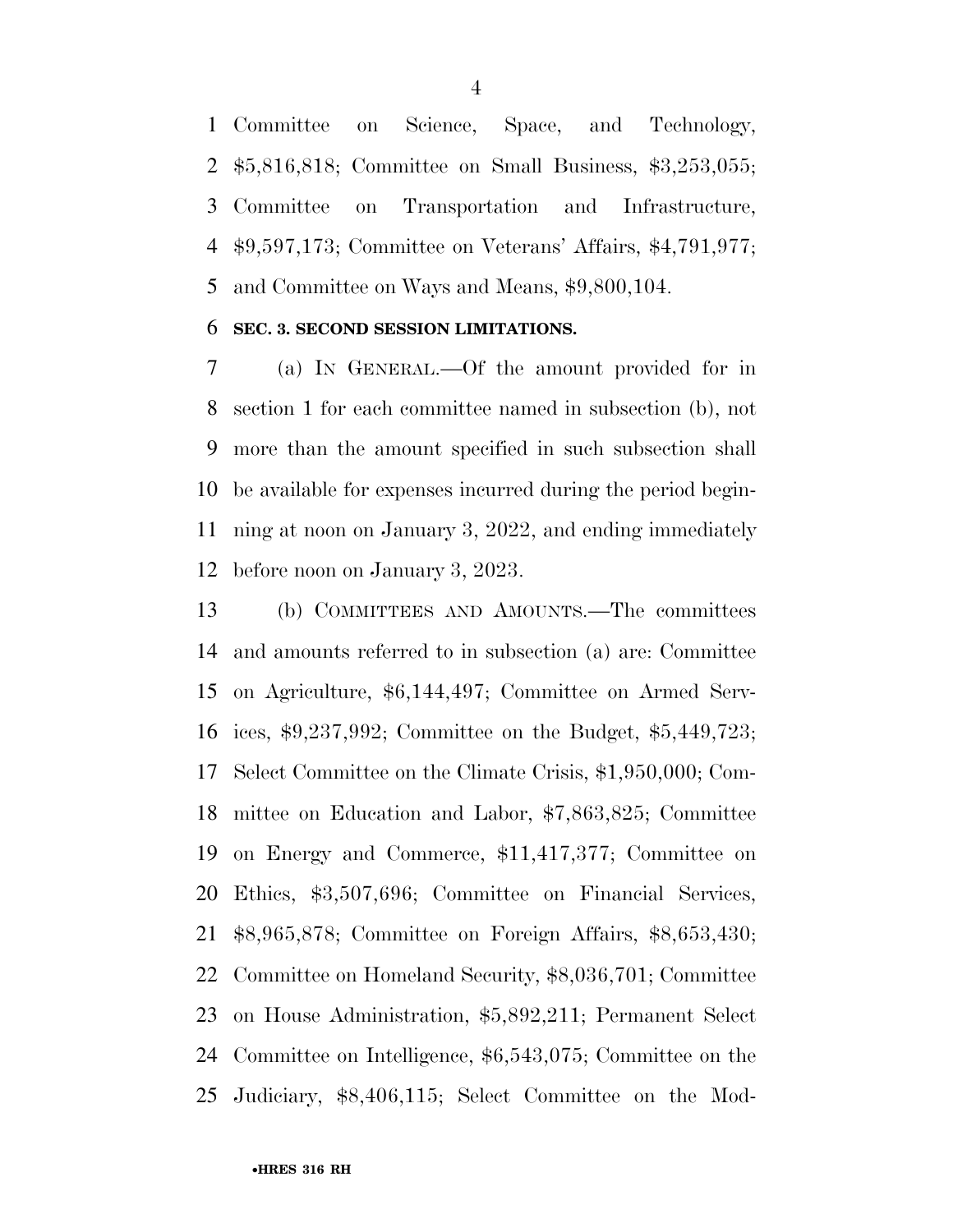|   | 1 ernization of Congress, \$971,250; Committee on Natural                       |
|---|---------------------------------------------------------------------------------|
|   | 2 Resources, \$7,295,361; Committee on Oversight and Re-                        |
|   | 3 form, \$13,896,964; Committee on Rules, \$3,444,469;                          |
|   | 4 Committee on Science, Space, and Technology,                                  |
|   | 5 \$5,816,818; Committee on Small Business, \$3,253,055;                        |
|   | 6 Committee on Transportation and Infrastructure,                               |
|   | 7 \$9,597,173; Committee on Veterans' Affairs, \$4,791,977;                     |
| 8 | and Committee on Ways and Means, \$9,800,104.                                   |
|   | $9 \left( \frac{1}{2} \right)$<br>(c) REVIEW OF USE OF FUNDS IN FIRST SESSION.— |

 (1) REVIEW.—None of the amounts provided for in section 1 for a committee named in subsection (b) may be available for expenses of the committee after March 15, 2022, unless the chair or ranking minority member of the committee appears and pre- sents testimony at a hearing of the Committee on House Administration held prior to such date to re- view the committee's use of the amounts provided for in section 1 during the first session of the One Hundred Seventeenth Congress and to determine whether the amount specified in subsection (b) with respect to the committee should be updated on the basis of the review.

 (2) WAIVER.—The Committee on House Ad-ministration may waive the application of paragraph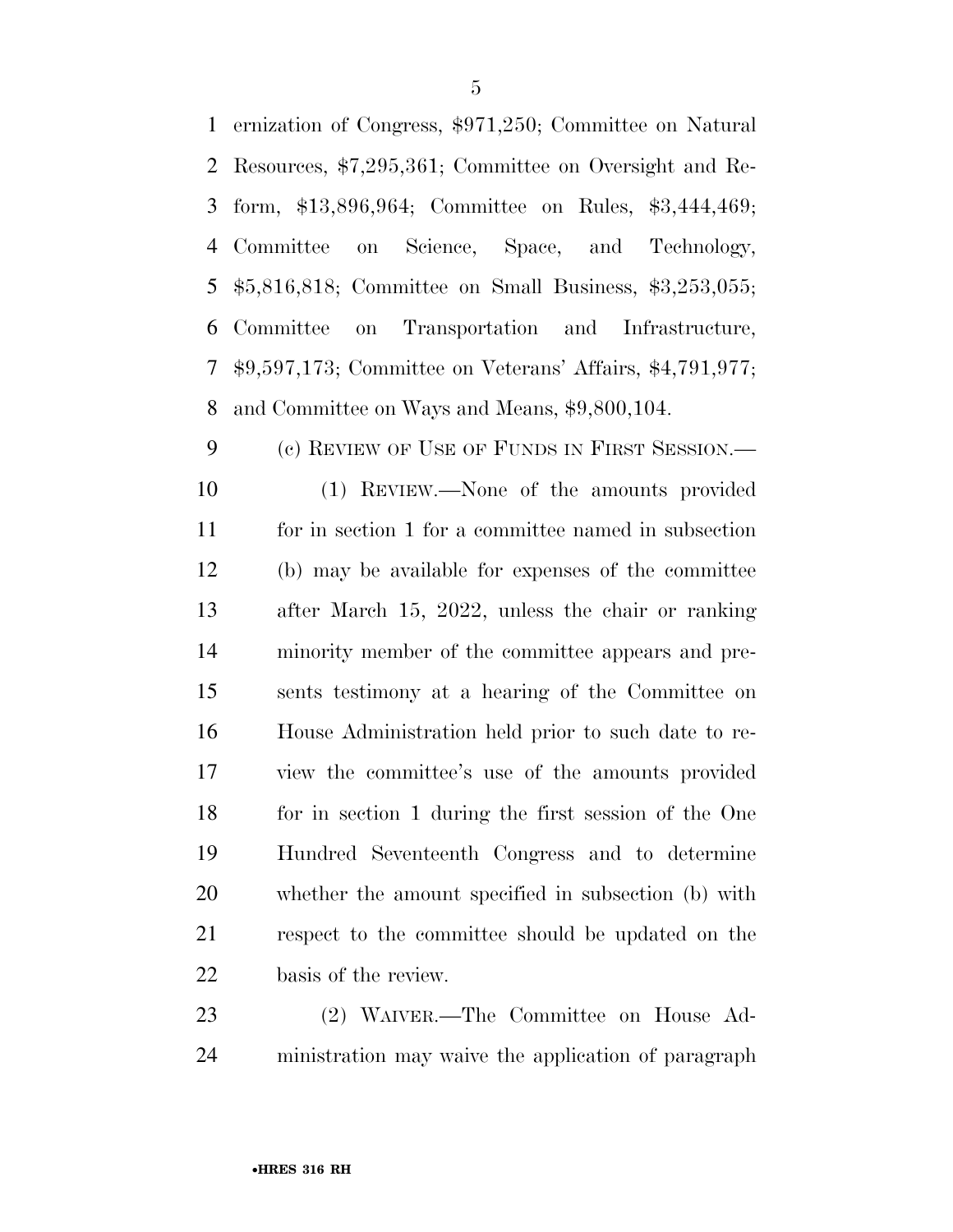(1) to any or all of the committees named in sub-section (b).

#### **SEC. 4. VOUCHERS.**

 Payments under this resolution shall be made on vouchers authorized by the committee involved, signed by the chair of such committee, and approved in the manner directed by the Committee on House Administration.

#### **SEC. 5. REGULATIONS.**

 Amounts made available under this resolution shall be expended in accordance with regulations prescribed by the Committee on House Administration.

#### **SEC. 6. RESERVE FUND FOR UNANTICIPATED EXPENSES.**

 (a) ESTABLISHMENT.—There is hereby established a reserve fund for unanticipated expenses of committees for the One Hundred Seventeenth Congress.

 (b) AMOUNT.—The reserve fund under this section shall have a balance of \$4,000,000, of which—

 (1) \$1,500,000 shall be available for unantici- pated expenses incurred during the period beginning at noon on January 3, 2021, and ending imme-diately before noon on January 3, 2022; and

 (2)  $\text{$}2,500,000$  shall be available for unantici- pated expenses incurred during the period beginning at noon on January 3, 2022, and ending imme-diately before noon on January 3, 2023.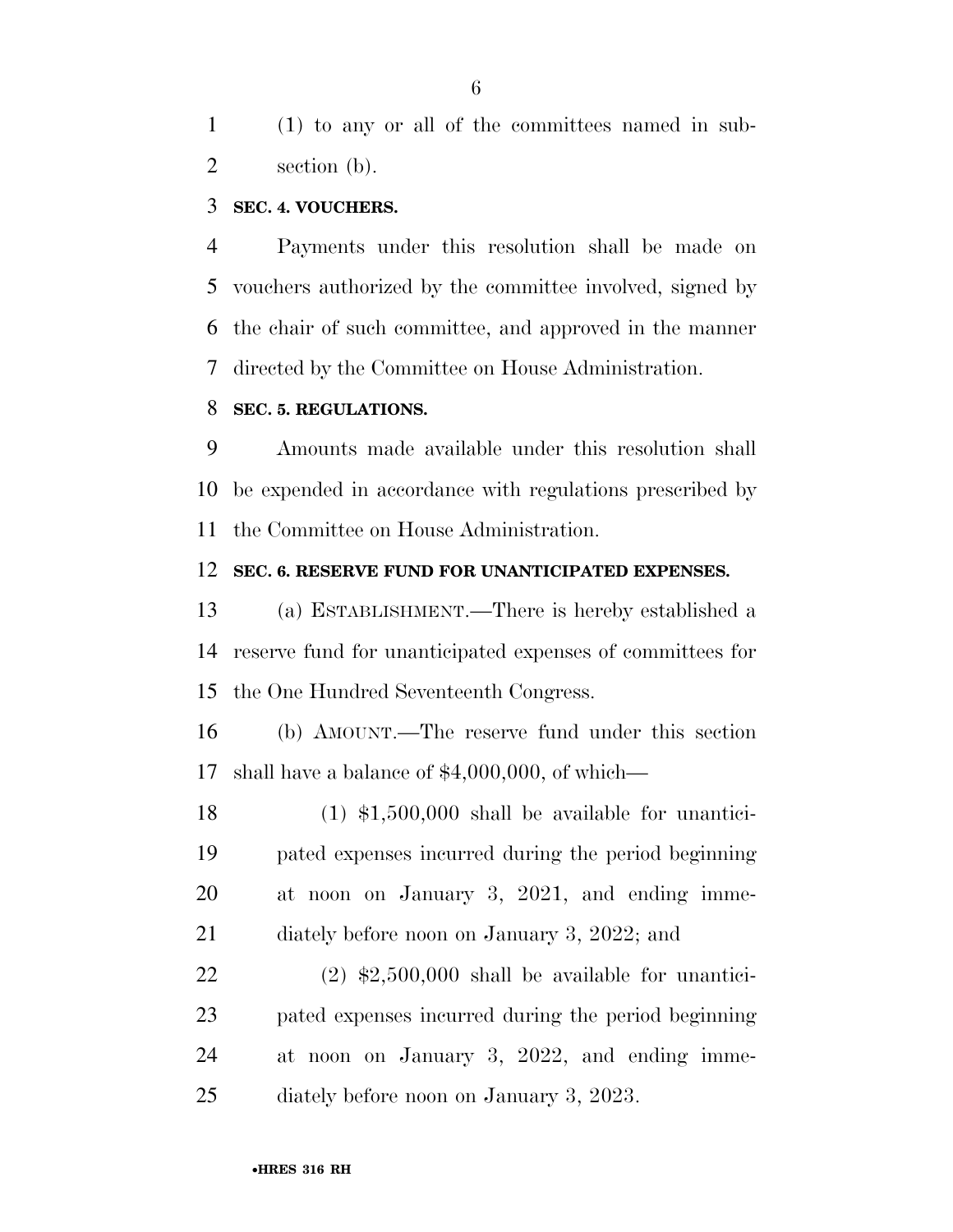(c) ALLOCATION TO COMMITTEES.—Amounts in the reserve fund under this section shall be paid to a com- mittee pursuant to an allocation approved by the Com-mittee on House Administration.

#### **SEC. 7. ADJUSTMENT AUTHORITY.**

 The Committee on House Administration shall have authority to make adjustments in amounts under section 1, if necessary to comply with an order of the President issued under section 251A or 254 of the Balanced Budget and Emergency Deficit Control Act of 1985 or to conform to any change in appropriations for the purposes of such section 1.